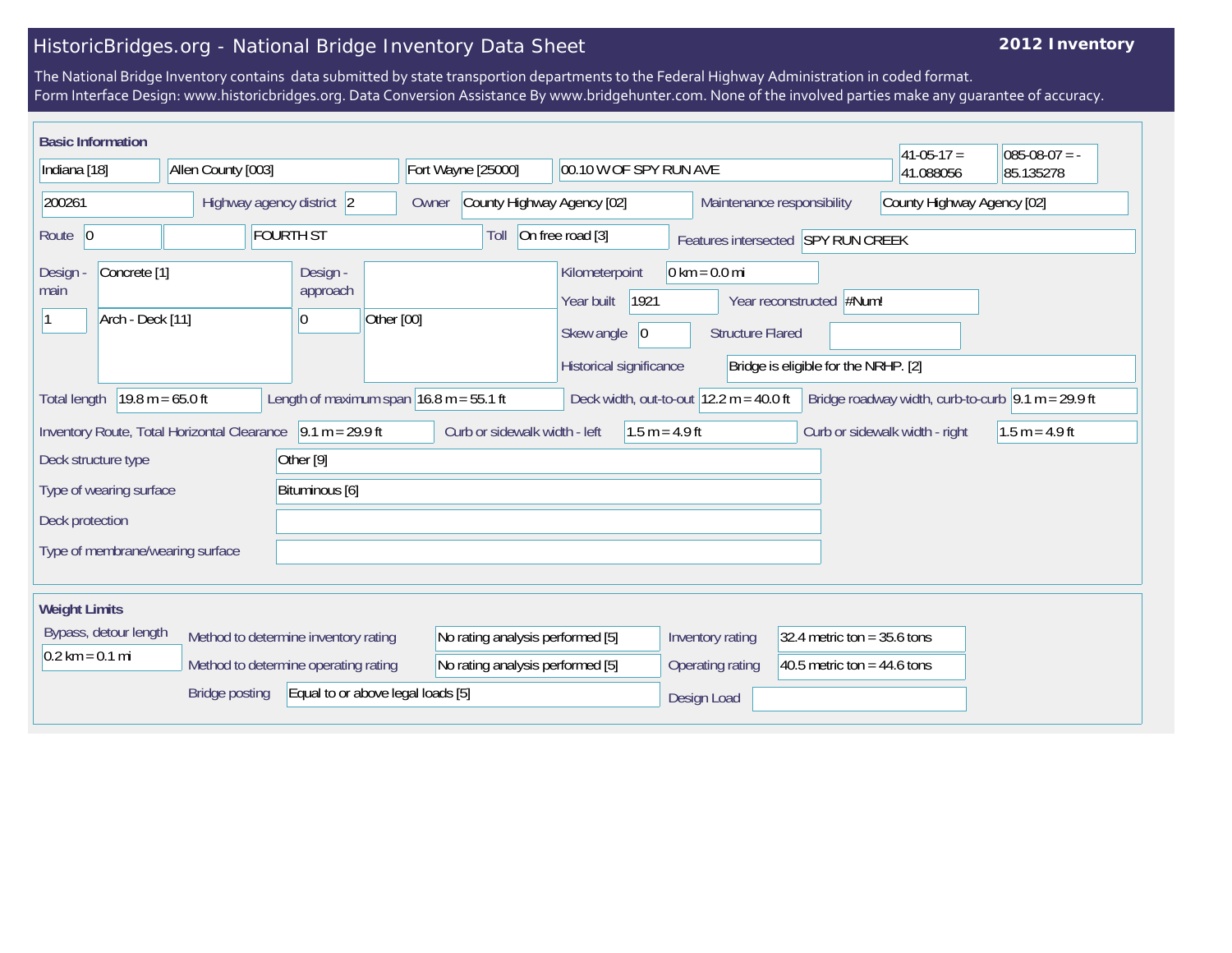| <b>Functional Details</b>                                                                                |                                                                                                   |
|----------------------------------------------------------------------------------------------------------|---------------------------------------------------------------------------------------------------|
| 3000<br>Average daily truck traffi 5<br>Average Daily Traffic                                            | Year 2010<br>2030<br>5000<br>%<br>Future average daily traffic<br>Year                            |
| Road classification<br>Local (Urban) [19]                                                                | Approach roadway width<br>$9.1 m = 29.9 ft$<br>Lanes on structure 2                               |
| Type of service on bridge Highway-pedestrian [5]                                                         | Bridge median<br>Direction of traffic 2 - way traffic [2]                                         |
| Parallel structure designation<br>No parallel structure exists. [N]                                      |                                                                                                   |
| Waterway [5]<br>Type of service under bridge                                                             | Navigation control<br>Not applicable, no waterway. [N]<br>Lanes under structure<br>$\overline{0}$ |
| Navigation vertical clearanc<br>$0 = N/A$                                                                | Navigation horizontal clearance $ 0 = N/A$                                                        |
| Minimum navigation vertical clearance, vertical lift bridge                                              | Minimum vertical clearance over bridge roadway<br>99.99 m = $328.1$ ft                            |
| Minimum lateral underclearance reference feature Feature not a highway or railroad [N]                   |                                                                                                   |
| Minimum lateral underclearance on right $0 = N/A$                                                        | Minimum lateral underclearance on left $0 = N/A$                                                  |
| Minimum Vertical Underclearance $ 0 = N/A$                                                               | Minimum vertical underclearance reference feature Feature not a highway or railroad [N]           |
| Appraisal ratings - underclearances N/A [N]                                                              |                                                                                                   |
|                                                                                                          |                                                                                                   |
| <b>Repair and Replacement Plans</b>                                                                      |                                                                                                   |
| Type of work to be performed                                                                             | Work to be done by contract [1]<br>Work done by                                                   |
| Replacement of bridge or other structure because<br>of substandard load carrying capacity or substantial | 250000<br>Bridge improvement cost<br>100000<br>Roadway improvement cost                           |
| bridge roadway geometry. [31]                                                                            | $30.5 m = 100.1 ft$<br>Length of structure improvement<br>Total project cost<br>350000            |
|                                                                                                          | 2010<br>Year of improvement cost estimate                                                         |
|                                                                                                          | Border bridge - state<br>Border bridge - percent responsibility of other state                    |
|                                                                                                          | Border bridge - structure number                                                                  |